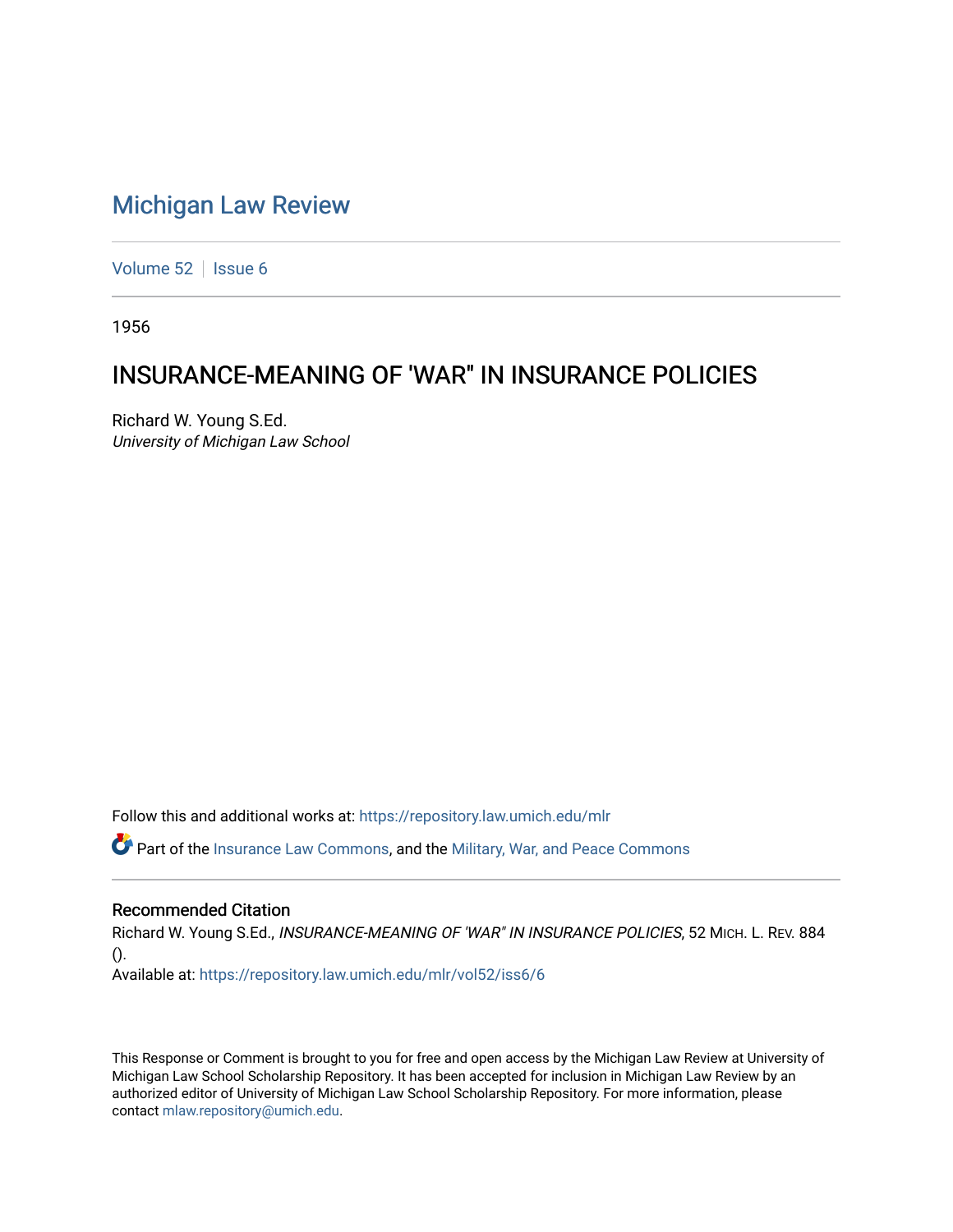INSURANCE-MEANING OF "WAR" IN INSURANCE POLICIES-In June 1950, United States military forces in Korea embarked upon an engagement that has been variously described as "war," "police action," "hostilities," and "defense against aggression." No declaration of war was made by Congress nor was a state of war proclaimed by the Chief Executive or our Communist adversaries. This unprecedented commitment of military forces in response to the recommendation of an international organization was consummated by unilateral Presidential action,<sup>1</sup> with Congress only impliedly ratifying the step taken by enacting laws appropriating additional funds for the support of the armed forces in Korea.<sup>2</sup> The ill-defined character of the conflict in Korea has raised many problems, not the least of which regards the meaning of the term "war" in contractual undertakings by insurers where it is used to limit or control the risk assumed. The hazards of war have been regarded as uninsurable under policies of personal accident insurance and insurers have not charged premiums for this risk.3 The purpose of this comment is to examine the judicial interpretations of the term "war" in insurance contracts and their implications for those who select policy language.

A typical clause excluding or reducing the liability of insurers is applicable where death occurs as a result of war.<sup>4</sup> These "war or act of war, or while in military service in time of war'' exclusions first appeared in policies of accident insurance during the first World War

<sup>1</sup> See H. Rep. No. 127, 82d Cong., 1st sess., p. 1 (1951).

<sup>2</sup>Supplemental Appropriation Act, 1951, 64 Stat, L. 1044 (1950).

<sup>&</sup>lt;sup>3</sup> Rogers, "Modern Warfare and Its Effect on Policy Construction," 1952 Ins. L.J. 360.

<sup>4 2</sup> RlcHAnns, lNsuRANcE, 5th ed., §254 (1952). See 137 A.L.R. 1263 (1942).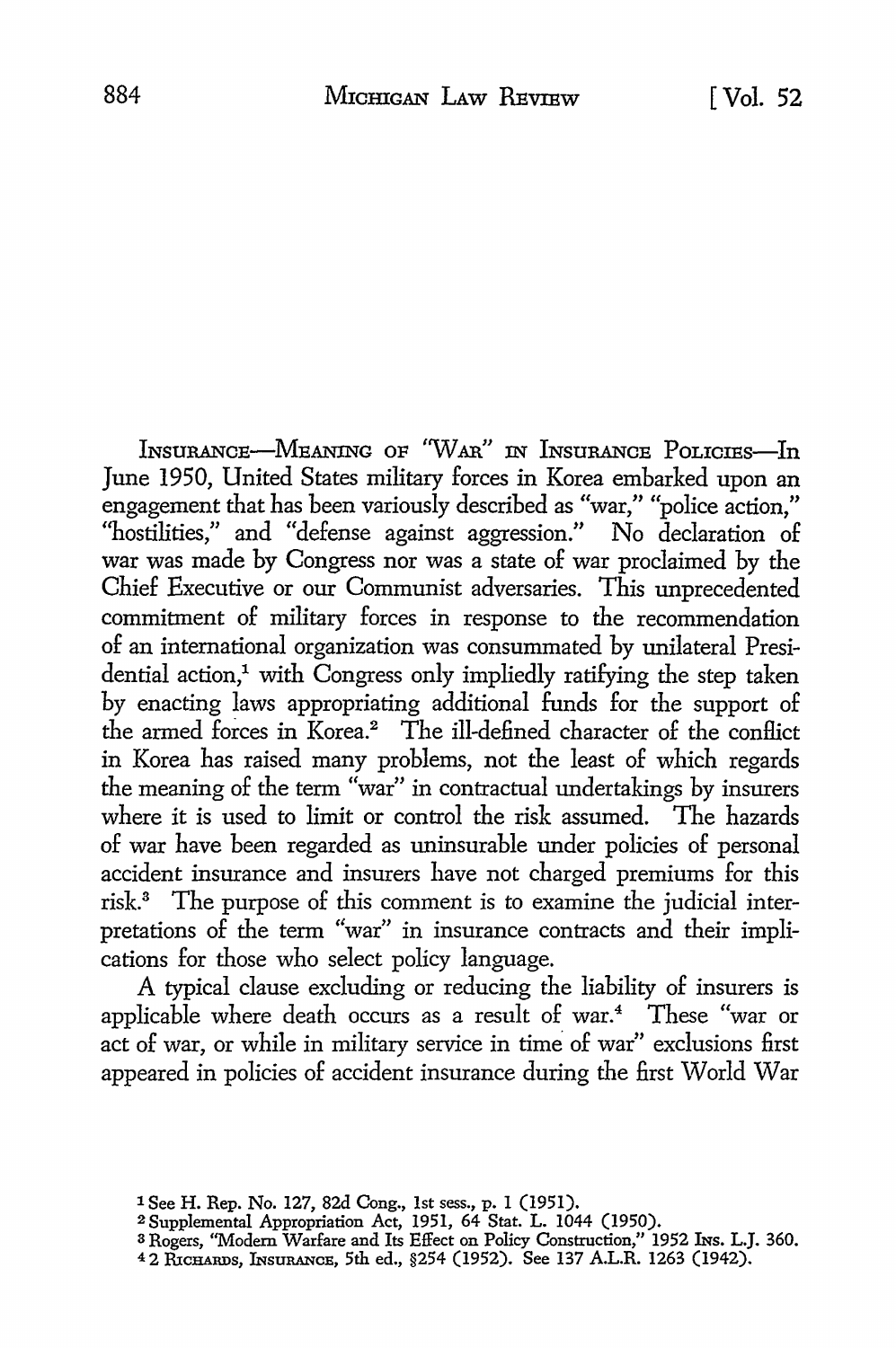1954] **CoMMENTS** 885

and were considered adequate until Pearl Harbor, when new ways of conducting war introduced problems in construing the war exclusion  $cl$ ause.<sup>5</sup>

## I. *The Background of Judicial Interpretation*

The decisions which analyze the word "war" as a contractual term in insurance policies are few in number and are almost evenly divided in the conclusions reached. They may best be considered in chronological order.

A. *World War I and II Prior to Formal Entry by the United States.* The provisions as framed first met judicial scrutiny in cases where the insured lost his life in ships sunk by German submarines prior to the existence of a state of war between the United States and Germany. Recovery was denied on the basis of the exclusion; "war" was held to be every contention by force between two nations under the authority of their respective governments.<sup>6</sup> These opinions reasoned that the existence of "war" was not dependent upon its formal declaration, but included wars in which the United States was not a formal participant.

B. *Pearl Harbor Before Declaration of War.* The puzzling question whether death which resulted from undeclared war was within the exclusion was more dramatically presented to the courts in actions for proceeds of policies where the insured met his death in the Japanese attack on Pearl Harbor of December 7, 1941 while the formal declaration of war was not forthcoming until the following day.<sup>7</sup> These courts generally allowed recovery and adopted the view that "war," within the contemplation of the various policies, meant a condition accepted and recognized by the political authority of government.<sup>8</sup> In holding that war began as of the date that Congress declared it, these courts declared themselves bound by the determination of the proper department of government that a war exists. Only one appellate court reached the conclusion that the parties intended

<sup>&</sup>lt;sup>5</sup> Rogers, "Modern Warfare and Its Effect on Policy Construction," 1952 Ins. L.J. 360.

<sup>6</sup>Vanderbilt v. Travelers' Ins. Co., 112 Misc. 248, 184 N.Y.S. 54 (1920); Stankus v. New York Life Ins. Co., 312 Mass. 366, 44 N.E. (2d) 687 (1942). See also 145 A.L.R. 1464 (1943).

<sup>7</sup>Pub. Res. 328, 77th Cong., 1st sess., 55 Stat. L. 795 (1941).

<sup>8</sup>Savage v. Sun Life Assur. Co. of Canada, (D.C. La. 1944) 57 F. Supp. 620; West v. Palmetto State Life Ins. Co., 202 S.C. 422, 25 S.E. (2d) 475 (1943); Pang v. Sun Life Assur. Co. of Canada, 37 Hawaii 208 (1945); Rosenau v. Idaho Mut. Ben. Assn., 65 Idaho 408, 145 P. (2d) 227 (1944). See also 19 TuLANE L. REv. 629 (1945); 17 RoCKY MT. L. REv. 258 (1945); 24 NEB. L. REV. 264 (1945); 47 Col. L. REV. 742 (1947).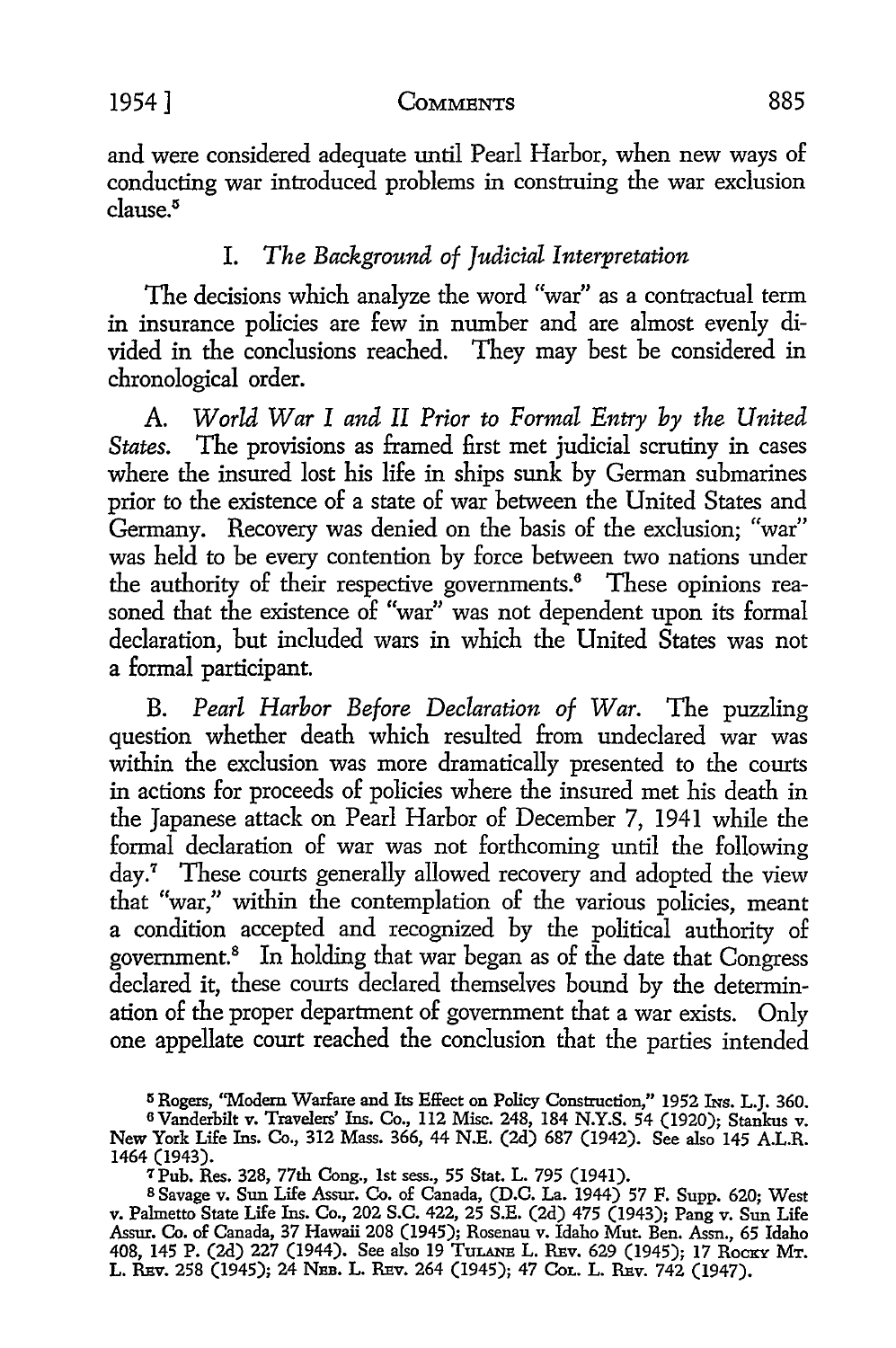by the use of the word "war" to denote a limitation upon the risk assumed and that the hazard to human life contemplated by the parties could be fully as great in an undeclared war.<sup>9</sup>

C. *Termination of Hostilities Prior to Official Declaration.* The question again arose following the armistice after World War II but before any proclamation by the executive or legislative departments · of the government announcing the formal termination of the existence of a state of war. The courts permitted recovery where the insurer had failed to make it obvious that the word "war" was intended to connote a technical meaning and the term was accordingly regarded as bearing the meaning that common speech imports.<sup>10</sup> Where the death of the insured occurred after the unconditional surrender of all enemies, a court reasoned that the parties contracted with reference to war in its real and practical sense in terms of hazard to human  $l$ ife $<sup>11</sup>$ </sup>

It is perhaps significant that the Constitution, while giving Congress the power to declare war, does not confer upon it the authority to conclude peace.12 At any rate, as to when a war terminates, the courts have uniformly held that the term "war" in the exclusion clause refers to the end of hostilities as a fact and not as a matter of formal declaration.<sup>13</sup> This holds true notwithstanding broad language in cases in other areas to the effect that a state of war persists beyond the cessation of hostilities until officially terminated by a political act.<sup>14</sup>

D. *The Korean Conflict.* Recent decisions have found this same narrow question even more perplexing in light of the fact that the Korean conflict was not the sole responsibility of the United States, but rather was justified under the United Nations Charter which vested military powers in the Security Council and made it primarily

<sup>9</sup>New York Life Ins. Co. v. Bennion, (10th Cir. 1946) 158 F. (2d) 260, noted 56 YALE L.J. 746 (1947). 10 Stinson v. New York Life Ins. Co., (D.C. Cir. 1948) 167 F. (2d) 233; Nat. Life

<sup>11</sup>New York Life Ins. **Co. v.** Durham, (10th Cir. 1948) 166 F. (2d) 874.

<sup>12</sup>56 AM. Jtm., War §13 (1947).

<sup>13</sup> Billings, "Of War Clauses," 1952 Ins. L.J. 793 at 800.<br><sup>14</sup> Bowles v. Ormesher Bros., (D.C. Neb. 1946) 65 F. Supp. 791 (Emergency Price Control Act); Ludecke v. Watkins, 335 **U.S.** 160, 68 S.Ct. 1429 (1948) (Alien Enemy Act). See also Palmer v. Pokorny, 217 Mich. 284, 186 N.W. 505 (1922); Samuels v. United Seamen's Service, (D.C. Cal. 1946) 68 F. Supp. 461; 168 A.L.R. 173 (1947).

and Accident Ins. Co. v. Leverett, (Tex. Civ. App. 1948) 215 S.W. (2d) 939; Mut. Life Ins. Co. of New York v. Davis, 79 Ga. App. 336, 53 S.E. (2d) 571 (1949); Girdler Corp. v. Charles Eneu Johnson & Co., (D.C. Pa. 1951) 95 F. Supp. 713. On a collateral problem involving interpretation of war exclusion clause see 25 Cm.-KENT L. REV. 171 (1947); 35 GEo. L.J. 401 (1947); 12 Mo. L. RBv. 212 (1947).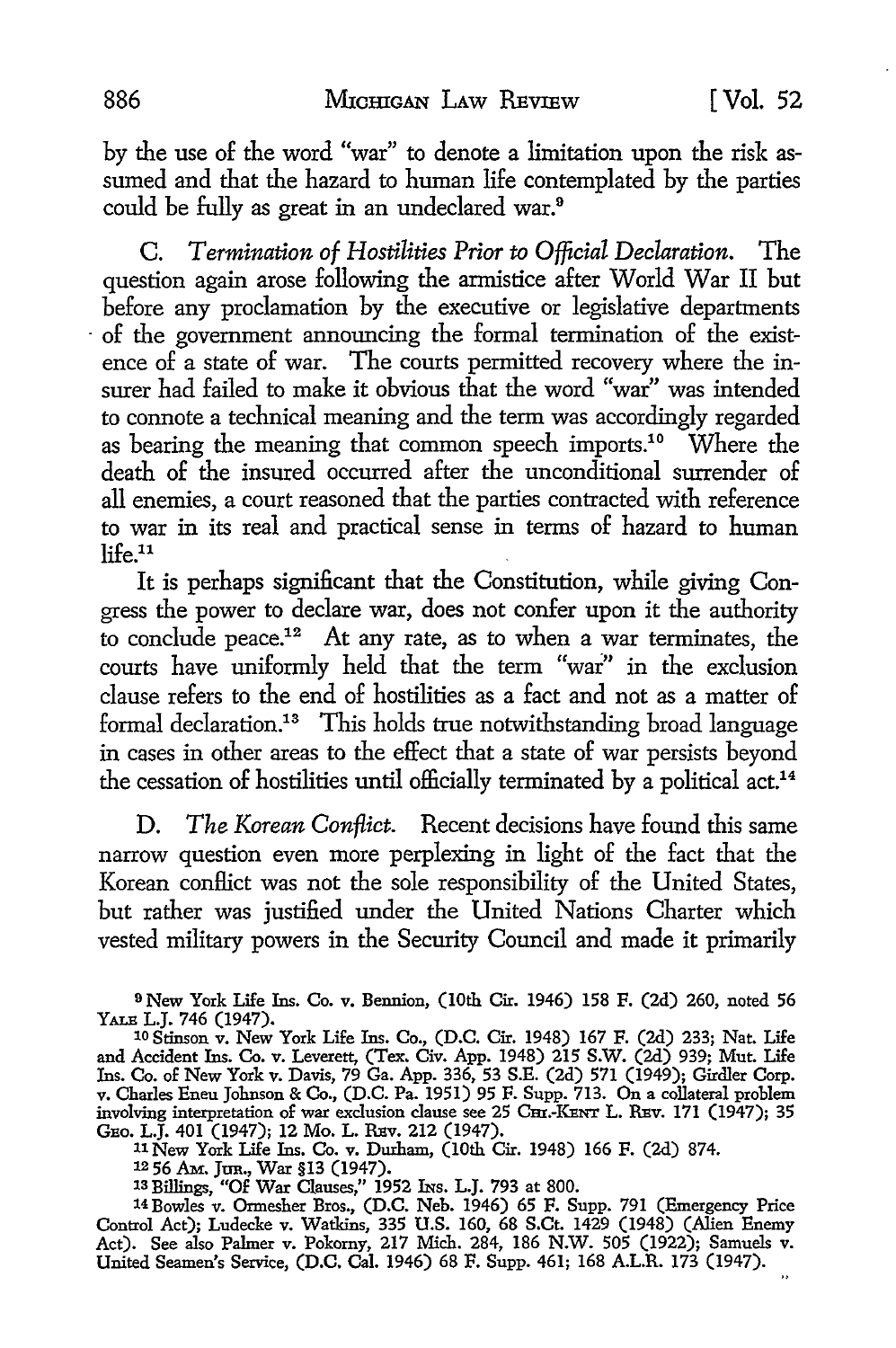responsible for the maintenance of international peace and security.1<sup>6</sup> Only after the Security Council had denounced the aggression in Korea as a breach of the international peace and had recommended that member nations furnish such assistance as might be necessary did the President of the United States make a public announcement that our military forces had been authorized *to* aid the Republic of Korea.<sup>16</sup>

Once again the courts were called upon *to* determine whether a formal declaration of war by Congress was needed *to* bring hostilities such as those in Korea within the war exclusion clause.

1. *The Beley case.* Perhaps the most celebrated case grappling with the problem under these novel circumstances was *Beley v. Penn*sylvania Mut. Life Ins. Co.<sup>17</sup> The trial court denied recovery on the theory that the conflict had been politically recognized by the proper department of government and hence could be judicially noticed by the court.<sup>18</sup> As the parties had neither indicated an intention *to* use the term "war" in a technical sense nor had specified any particular kind or type of war, but had used an all-inclusive term, the court assumed they contemplated any type of war which involved hazard *to* human life. But this decision was overturned on appeal by the Superior Court of Pennsylvania which held that undeclared war was not excepted by the policy.<sup>19</sup> The Pennsylvania Supreme Court ultimately considered the case and affirmed the judgment of the superior court permitting recovery. In a much discussed opinion the majority concluded that it was incumbent upon the insurer, as the party selecting the contractual language, *to* make it clear that the term "war" was vested with a broader connotation than its "constitutional" intendment. The court recited a need for a definitive *test*  of a right *to* recovery. This was found satisfied by the rule that the existence of a state of war was a political question of which judicial

15 U.N. CHARTER, cc. V, VI and VII, 59 Stat. L. 1031 (1945). The Charter was implemented by the U.N. Participation Act, 59 Stat. L. 619 (1945). H. Rep. No. 1383, 79th Cong., 1st sess., p. 8 (1945), contains the interesting language: "Preventative or enforcement action by these forces upon the order of the Security Council would not be an act of war but would be international action for the preservation of the peace and for the purpose of preventing war. Consequently, the provisions of the Charter do not affect the exclusive power of the Congress to declare war."

16N.Y. TrMEs, June 28, 1950, p. 1:2.

17 373 Pa. 231, 95 A. (2d) 202 (1953). See also Harding v. Pennsylvania Mut. Life Ins. Co., 373 Pa. 270, 95 A. (2d) 221 (1953).<br><sup>18</sup> County Court of Allegheny County. See 15 LIFE CASES 328 (1951); see also 1953

lNs. L.J. 475 at 478.

19 Beley v. Pennsylvania Mut. Life Ins. Co., 171 Pa. Super. 253, 90 A. (2d) 597 (1952). See Goldstein, "The War Clause in Life Insurance Contracts,"1952 Ins. L.J. 777.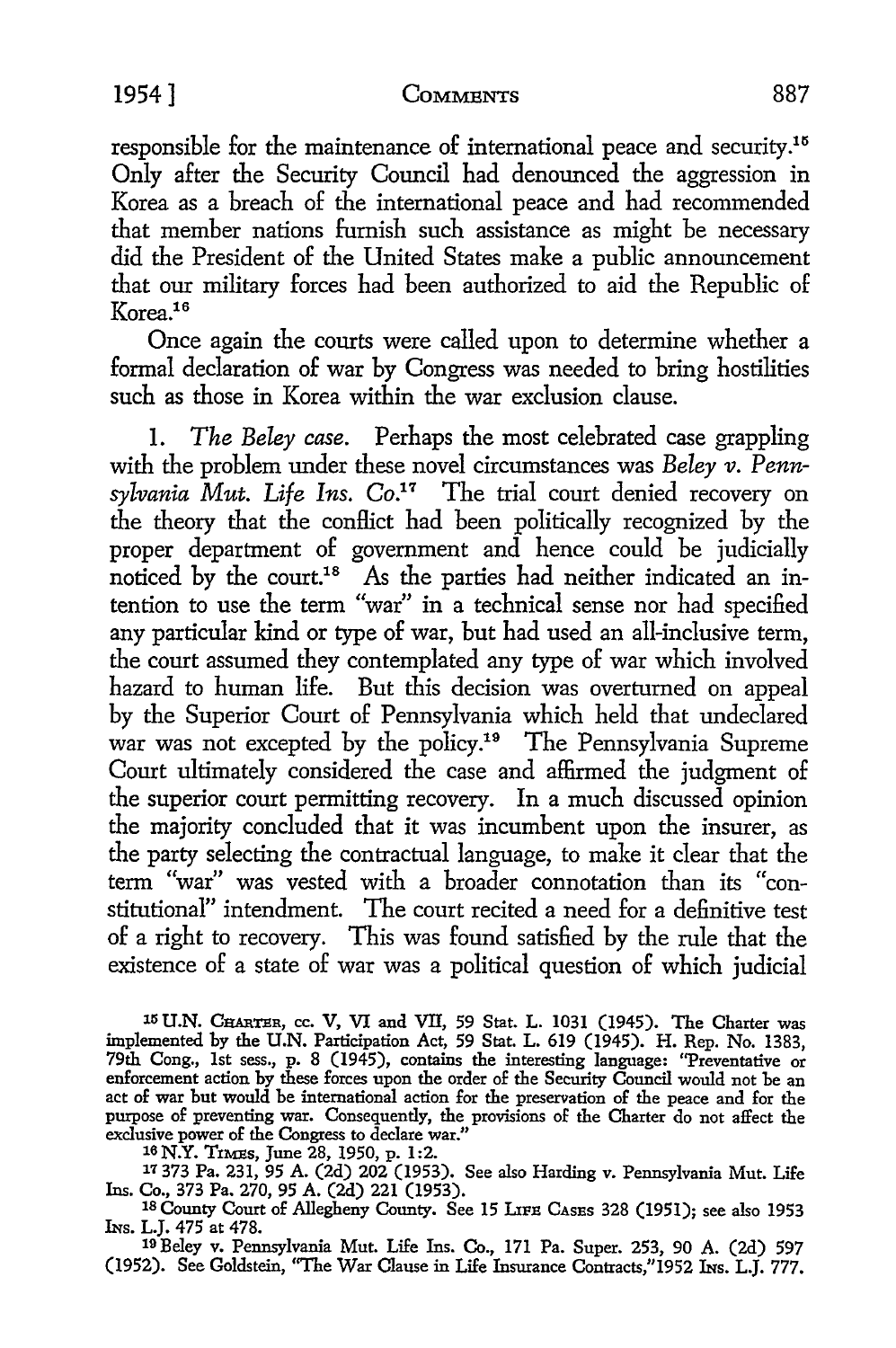cognizance could be taken only upon a formal declaration of war by the political department of the government. The insurer petitioned the United States Supreme Court for a writ of certiorari, but this was denied, probably for lack of a federal question.<sup>20</sup>

2. *The Weissman case*. The only federal court to pass upon the effect of the hostilities in Korea on the exclusion clause was the United States District Court for the Southern District of California, which rendered the decision in *Weissman v. Metropolitan Ins.* Co.<sup>21</sup> This decision departed from the recent precedents and denied liability on a policy insuring the life of one killed in Korea. It was held that "war" was possible without an official declaration and that unless it was indicated in the contract that the term was *to* be used in a strict legal sense, the parties had a right *to* assume that it was to be given its meaning as commonly understood. That most people in the United States regarded the struggle in Korea as "war" in stark reality weighed heavily with the court.

3. *The Stanbery case.* Another decision holding that the term "war" is employed in its real or factual sense when found in an exclusion clause is *Stanbery v. Aetna Life Ins. Co.,22* recently handed down by the Superior Court of New Jersey. The court followed a dissenting opinion in the *Beley* case and the holding in the *Weissman*  case in determining that death of the insured in Korea was within the intention of the parties as expressed in the exclusion clause. It was felt that the word "war" when used in a private contract should not be construed on a public or political basis, or in a legalistic and technical sense, but rather should be given its ordinary, usual and realistic meaning.

4. *The Meadows case.* The latest judicial pronouncement by a court of last resort construing the term "war" in the context of a policy of insurance is *Western Reserve Life Ins. Co. v. Meadows.*<sup>23</sup> In reversing an appellate decision which relied on the *Beley* case and held that the parties contemplated that the word "war" be used in

<sup>23</sup>(Tex. 1953) 261 S.W. (2d) 554, cert. den. (U.S. 1954) 74 S.Ct. 531. See Wheeler, "The War Clause," 1953 Ins. L.J. 727.

<sup>20 346</sup> U.S 820, 74 S.Ct. 34 (1953). See Goldstein, "The War Clause in Life Insurance Contracts," 1953 INS. L.J. 458 at 478.<br><sup>21</sup> (D.C. Cal. 1953) 112 F. Supp. 420. The United States Court of Military Appeals

has ruled that the United States was at war in Korea and that court martial offenses should be treated accordingly. United States v. Bancroft, 3 U.S.M.C.A. 3, 11 C.M.R. 3 (1953); United States v. Gann and Sommer, 3 U.S.C.M.A. 12, 11 C.M.R. 12 (1953).

<sup>22 (</sup>N.J. 1953) 98 A. (2d) 134.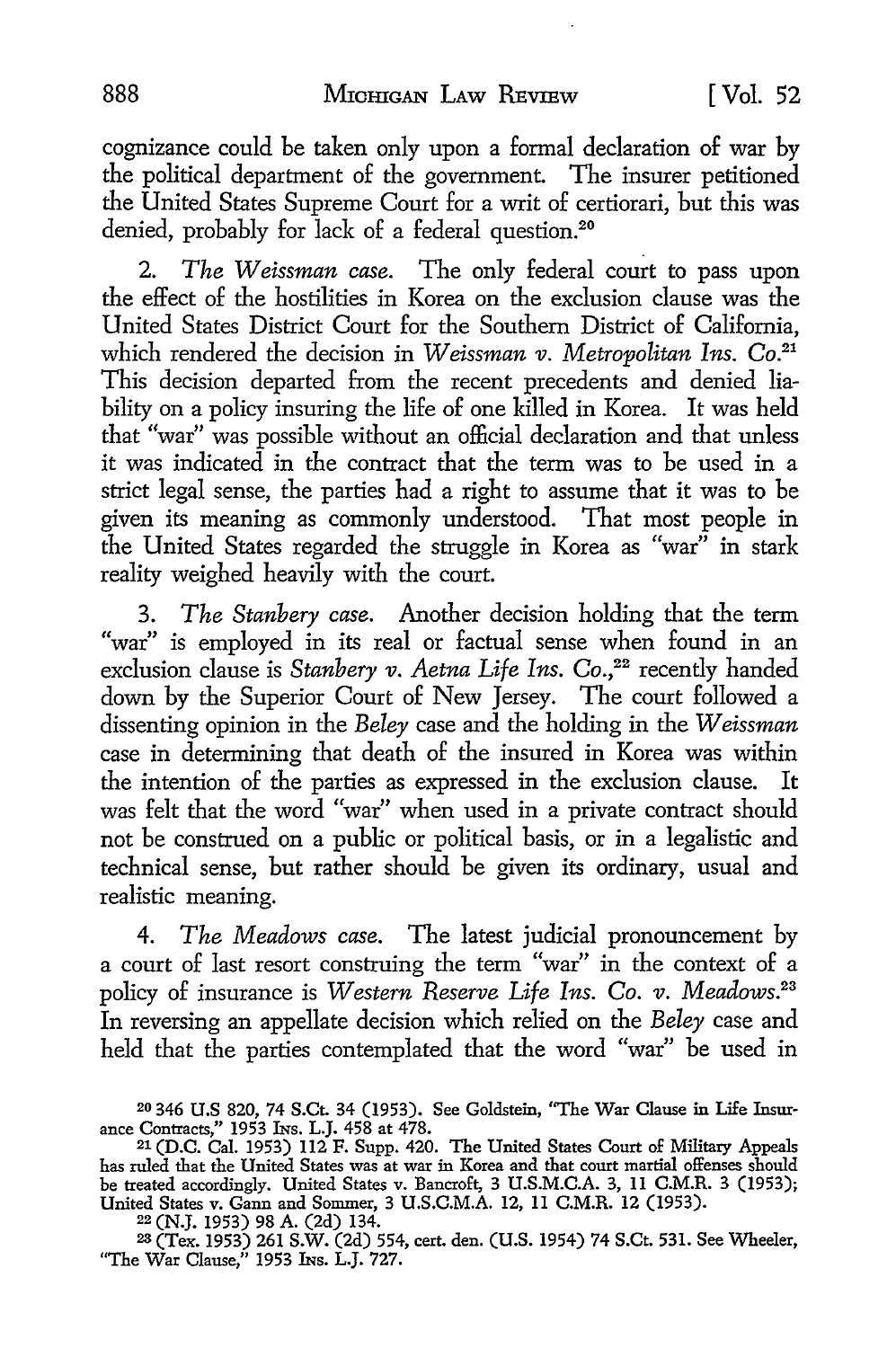its legal sense in which only the Congress could declare war,<sup>24</sup> the Supreme Court of Texas denied recovery under a double indemnity provision even though the insured did not meet death in Korea. The opinion stated that the court regarded acts of Congress passed in acknowledgment of the fact of the conflict in Korea and recognizing the existence of "war" as tantamount to a declaration of war and that the death of the insured would be within the exclusion even if a technical or legal definition were adopted. However, the court preferred to base its decision on a finding that the term "war" in its ordinary and accepted meaning is war in fact.

## II. *Rationale Underlying the Opposing Interpretations*

After this sketch of the unsettled state of the law on this question, it should be profitable to examine more closely the rather cogent arguments supporting each view.

A. *The Broad Interpretation of 'War."* There is substantial authority tending to support the broad proposition that war may exist without a formal declaration. Lincoln's conduct at the outset of the Civil War represented a wide use of unilateral presidential power without congressional sanction.25 The Supreme Court considered the exercise of these powers in the *Prize Cases,* 26 where it stated that the existence of war was a question of fact and the President was bound to meet the danger in the shape that it presented itself without waiting for Congress to give it a name. Later a case arising out of the American participation in quelling the Boxer Rebellion in China in 1900 held that a state of war could exist without a formal declaration by Congress.<sup>27</sup> These decisions support the rather compelling conclusion that war is an existing fact and not a legislative decree and exists despite the absence of a declaration.<sup>28</sup> In this view, every contention by force between two or more nations, in external matters, under the authority of their respective governments, constitutes war.29

<sup>24</sup>Western Reserve Life Ins. Co. v. Meadows, (Tex. Civ. App. 1953) 256 **S.W.** (2d) 674. The court believed that it was without power to declare a state of war existed in Korea, thereby materially affecting contractual relations as between citizens, when this determination would necessarily depend on mere hypotheses. This power was said to be

<sup>&</sup>lt;sup>25</sup> See Corwin, The President: Office and Powers, 3d rev. ed., 277 (1948).

<sup>26</sup> The Amy Warwick, 2 Black (67 U.S.) 635 (1862).

<sup>27</sup> Hamilton v. McCiaughry, (8th Cir. 1905) 136 F. 445.

<sup>28</sup> Dole v. Merchant's Mut. Marine Ins. Co., 51 Me. 465 (1863).

<sup>29 56</sup> AM.. JUR., War §4 (1947); Arce v. State, 83 Tex. Crim. Rep. 292, 202 **S.W.**  951 (1918).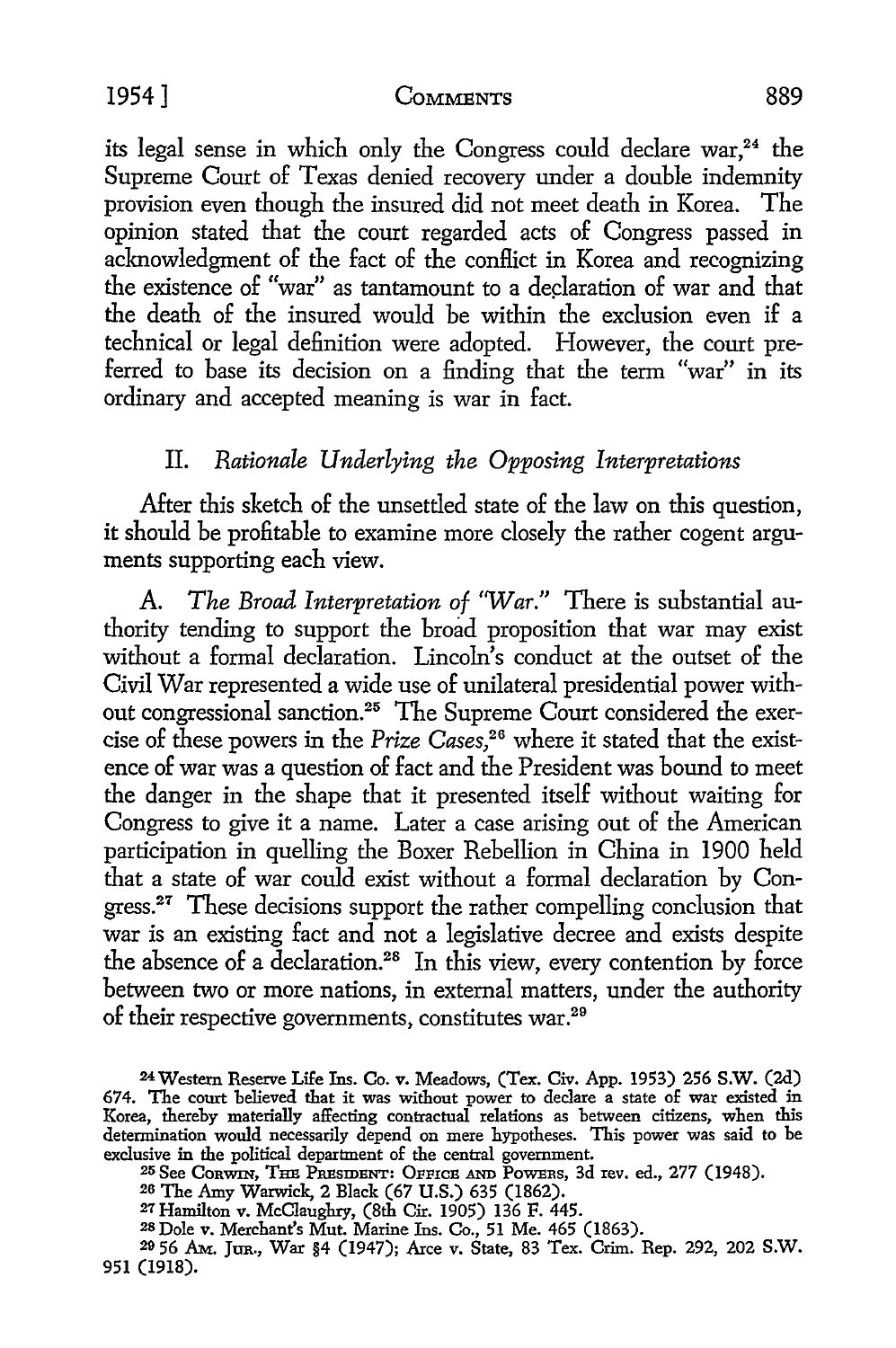A declaration of war dignifies or perfects a conflict by a general authorization of all nationals to engage in hostilities against opposing belligerents, and all the rights and consequences of war attach to the situation.<sup>30</sup> But it is possible for hostilities to exist between nations which are more confined in nature and extent, and which constitute "war" although not prefaced by a declaration.<sup>31</sup> The "limited war" in Korea could fit into this category.

Further, it has been held that war may exist without declaration, but that some form of a public act, proceeding directly from the competent source, should announce to the people at home their new relations and duties growing out of the state of war, and should equally apprise neutral nations of the fact, to enable them to shape their conduct accordingly.<sup>32</sup> This operates to legalize hostilities, warranting the destruction of property and the taking of life on the ground of public war. Public statements by the President announcing that our troops had been dispatched to Korea might constitute such an official act.<sup>33</sup>

Perhaps the most significant factor underlying the broad interpretation of the term "war" is the consideration of its relation to the risk assumed by the insurer. It would seem reasonable to infer that the parties contemplated the hazard to human life incident to "war" when they used this word to denote a limitation or restriction on the risk undertaken.34 Since the increased likelihood of death is fully as great regardless of whether the hostilities are denominated "constitutional war" or not, the broad interpretation seems more consonant with the intent of the parties.

The parties are free to contract with reference to "war" and give it such definition or connotation as they will, as a measure of liability, and the courts are obligated to construe that term in accordance with the intention so manifested.<sup>35</sup> Where the word "war" is not limited, restricted or modified by anything appearing in the policy, and refers to no particular kind or type of war, it applies generally to every situation that ordinary people would regard as war.36 If nothing in the contract indicates that the word is used in a vague or indefinite sense,

SSN.Y. T1MEs, June 28, 1950, p. 1:2.

84 New York Life Ins. Co. v. Bennion, (10th Cir. 1946) 158 F. (2d) 260; Mut. Life Ins. Co. of New York v. Davis, 79 Ga. App. 336, 53 S.E. (2d) 571 (1949).

s5 New York Life Ins. Co. v. Durham, (10th Cir. 1948) 166 F. (2d) 874.

86 Stankus v. New York Life Ins. Co., 312 Mass. 366, 44 N.E. (2d) 687 (1942).

so 56 AM. Jun., War §4 (1947).

<sup>31</sup> Montoya v. United States, 180 U.S. 261, 21 S.Ct. 358 (1901) (Indian wars); Bas v. Tingy, 4 Dall. (4 U.S.) 37 (1800) (reprisals against French).

s<sup>2</sup>Marks v. United States, 161 U.S. 297, 16 S.Ct. 476 (1896). See 56 AM. Jan., War §5 (1947).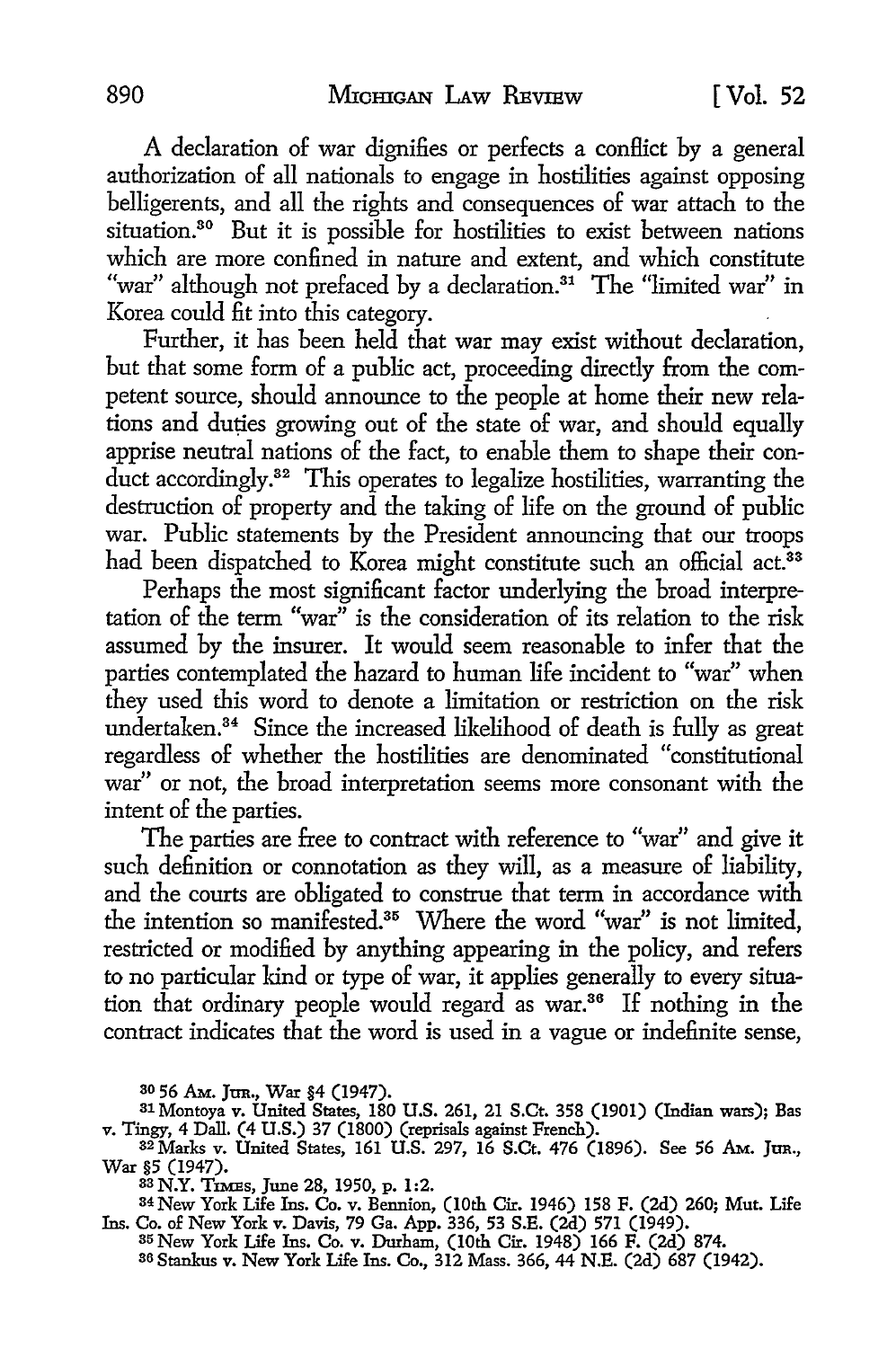the provision should be enforced in accordance with its popular mean $ing.^{37}$  An ambiguity must be found before the rule of construction against the insurer can be invoked.38 If the word "war" is used without modification, it should be construed as ordinarily understood, a technical construction being inappropriate.

B. *The Legal or Constitutional Interpretation of 'War."* Courts are bound by a declaration of the proper department of government that a war exists.39 The decisions which hold that the term "war" in the exclusion clause comprehends only declared war generally rely on the formula that the existence of a state of war is a political question and that judicial cognizance may be taken thereof only upon a formal declaration by the political authority.40 There is a wealth of language in the cases supporting this rule, which seems to rest on the proposition that by the term "war" is meant not the mere employment of force, but the existence of the legal condition in which rights may be prosecuted by force.<sup>41</sup> This "legal" interpretation takes on appeal when it is remembered that forcible measures of redress, i.e., reprisals and embargoes, or even open hostilities with destruction of life and property under sanction of government, may constitute only provocations to "war," and may be atoned for and adjusted without "war" ensuing.<sup>42</sup>

Various juridical consequences may How from the existence of a state of war, and to determine when these consequences are produced it is important that the dates of commencement and termination be ascertained and fixed with certainty.<sup>43</sup> The right of recovery under an insurance policy should not be dependent on the determination of a question not susceptible of some definite test;<sup>44</sup> the war exclusion clause should be interpreted according to a uniform standard, not a conjectural hypothesis.45 War as a condition accepted or recognized by the political

37 Ibid. See Wheeler, "The War Clause," 1953 Ins. L.J. 727.

ss See 45 C.J.S., Insurance §849 (1946).

89 Rosenau v. Idaho Mut. Ben. Assn., 65 Idaho 408, 145 P. (2d) 227 (1944).

40 67 C.J., War §1 (1934); Bishop v. Jones & Petty, 28 Tex. 294 at 319 (1866): ''There can be no war by its government, of which the court can take judicial knowledge, until there has been some act or declaration creating or recognizing its existence by that department of the government clothed with the war-making power." See also Verano v. De Angelis Coal Co., (D.C. Pa. 1941) 41 F. Supp. 954.

417 MooRE, DrcEST OP lNrERNATIONAL LAw §1100 (1906).

42Bishop v. Jones & Petty, 28 Tex. 294 (1866).

48 Pang v. Sun Life Assur. Co. of Canada, 37 Hawaii 208 (1945); Hudson, ''The Duration of the War between the United States and Germany," 39 HARV. L. REV. 1020 (1926).

<sup>44</sup>Beley v. Pennsylvania Mut. Life Ins. Co., 373 Pa. 231, 95 A. (2d) 202 (1953), cert. den. 346 U.S. 820, 14 S.Ct. 34 (1953).

45 Western Reserve Life Ins. Co. v. Meadows, (Tex. Civ. App. 1953) 256 S.W. (2d) 674, revd. (Tex. 1953) 261 S.W. (2d) 554, cert. den. (U.S. 1954) 74 S.Ct. 531.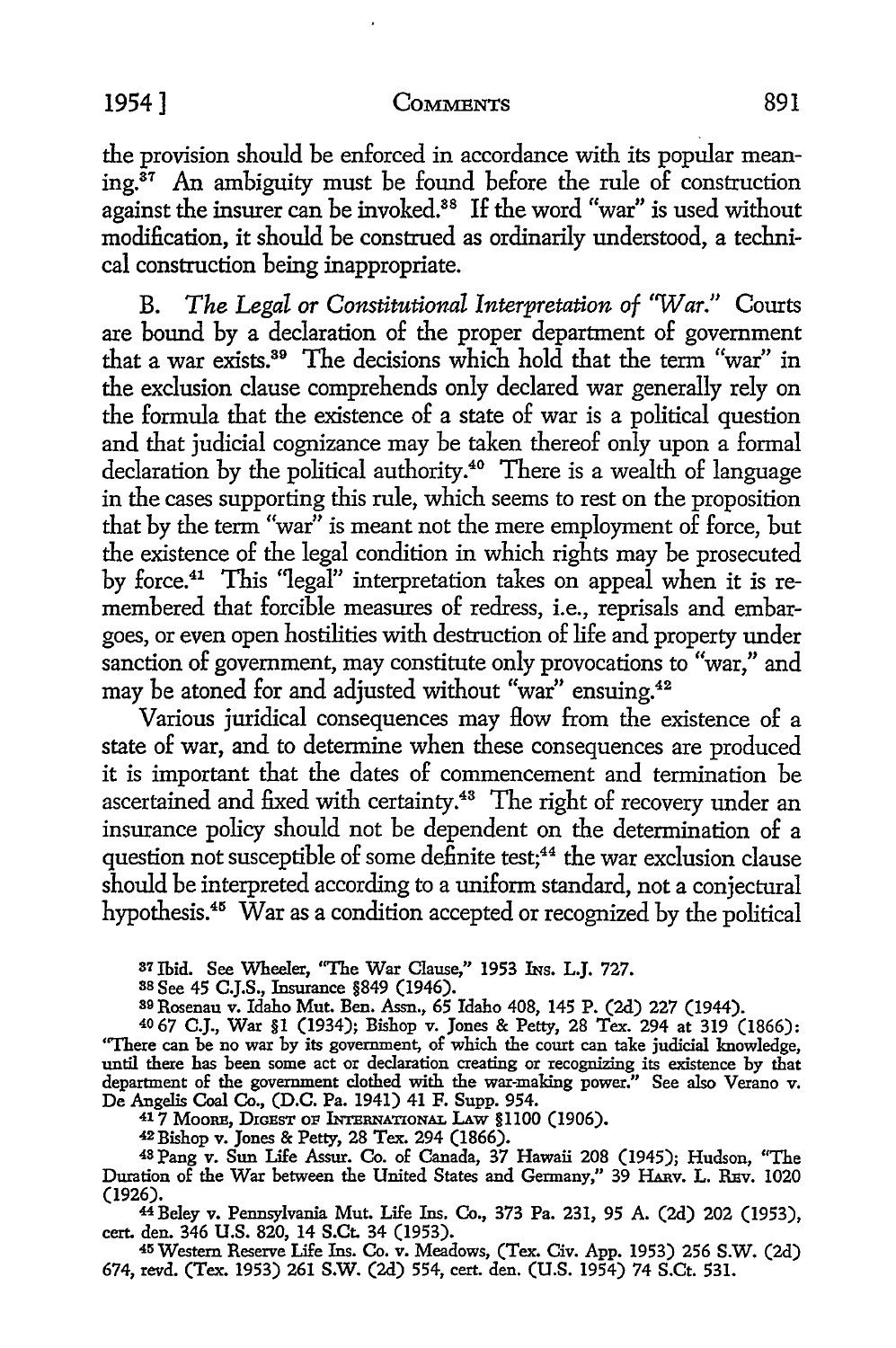authority of the central government, by actual declaration of war or unequivocal act, would serve more suitably as a definite criterion for the adjudication of rights than war as a conclusion of the judiciary inferred from the nature of hostilities.<sup>46</sup>

Further, if "war" is a word which imports various meanings, it would seem to be incumbent upon the insurer to make clear that it applies to undeclared war and that the parties intend to invest the term with a broader meaning than its "constitutional" sense. The contractual language is selected by the insurer and tendered in fixed form as a highly technical instrument to the prospective policy holder; if its language is susceptible of more than one construction, it must be interpreted liberally in favor of the insured.<sup>47</sup>

A "legal" interpretation may also be rationalized in terms of a presumed intent that the exclusionary provision was framed in contemplation of the law of the United States under which only the Congress is empowered to declare war and only this declaration can place the nation in a state of war.<sup>48</sup>

### III. *Implications for the Insurer*

What has happened in Korea can happen elsewhere. If one lays aside the catastrophic role that atomic or biological weapons could play in modern warfare,<sup>49</sup> and considers only the commitments of the United States under the United Nations Charter,<sup>50</sup> the North Atlantic Treaty<sup>51</sup> and the Mutual Defense Assistance Program,<sup>52</sup> which are now national policies, it becomes apparent that Congress may never be called upon again to declare war in its originally accepted "constitutional" significance. These international responsibilities make it possible for the President *to* commit our military forces to action on foreign soil on a scale unknown in some of the congressionally declared wars of the past.<sup>53</sup>

If the parties do not intend their insurance contracts *to* cover the risk of death as a result of war in fact, and this is reflected in a lower premium, the policy language should completely exclude the hazards

53 See Beley v. Pennsylvania Mut. Life Ins. Co., 373 Pa. 231 at 257, 95 A. (2d) 202 (1953), cert. den. 346 U.S. 820, 74 S.Ct. 34 (1953).

<sup>46</sup> Savage v. Sun Life Assur. Co. of Canada, (D.C. La. 1944) 57 F. Supp. 620.

<sup>4729</sup> AM.. JUR., Insurance §166 (1940); 44 C.J.S., Insurance §289 (1945).

<sup>48</sup>West v. Palmetto State Life Ins. Co., 202 S.C. 422, 25 S.E. (2d) 475 (1943). See 145 A.L.R. 1464 (1943); 168 A.L.R. 173 (1947).

<sup>49</sup> Rogers, "Modern Warfare and Its Effect on Policy Construction," 1952 Ins. L.J. 360. 50 59 Stat. L. 1031 (1945).

<sup>5163</sup> Stat. L. 2241 (1949).

<sup>52 63</sup> Stat. L. 714 (1949), 22 U.S.C. (Supp. V, 1952) §1571.